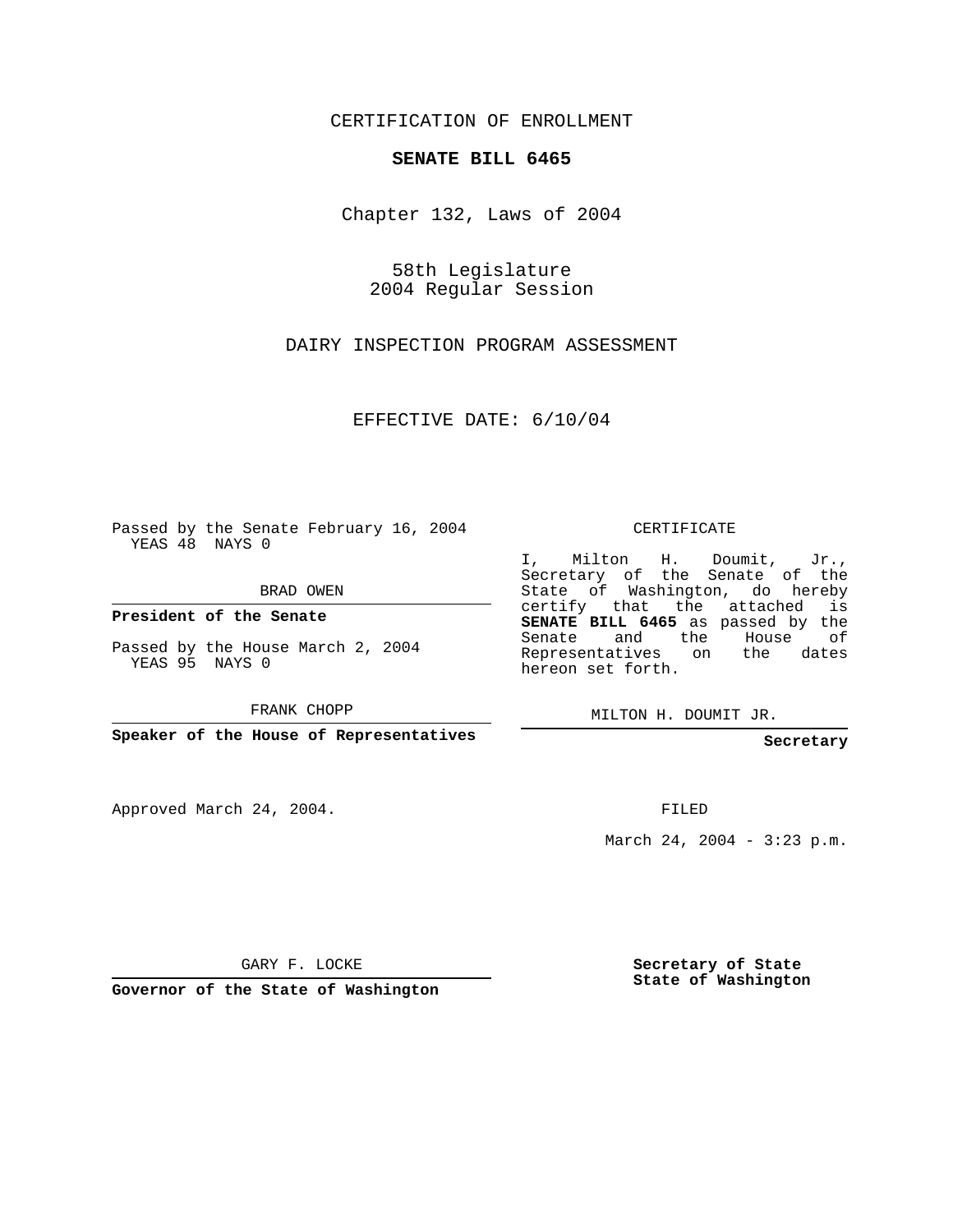## **SENATE BILL 6465** \_\_\_\_\_\_\_\_\_\_\_\_\_\_\_\_\_\_\_\_\_\_\_\_\_\_\_\_\_\_\_\_\_\_\_\_\_\_\_\_\_\_\_\_\_

\_\_\_\_\_\_\_\_\_\_\_\_\_\_\_\_\_\_\_\_\_\_\_\_\_\_\_\_\_\_\_\_\_\_\_\_\_\_\_\_\_\_\_\_\_

Passed Legislature - 2004 Regular Session

**State of Washington 58th Legislature 2004 Regular Session By** Senators Swecker and Rasmussen

Read first time 01/21/2004. Referred to Committee on Agriculture.

 AN ACT Relating to extending the expiration date of the dairy inspection program assessment; amending RCW 15.36.551; and providing an expiration date.

BE IT ENACTED BY THE LEGISLATURE OF THE STATE OF WASHINGTON:

 **Sec. 1.** RCW 15.36.551 and 1999 c 291 s 26 are each amended to read as follows:

 There is levied on all milk processed in this state an assessment not to exceed fifty-four one-hundredths of one cent per hundredweight. The director shall determine, by rule, an assessment, that with contribution from the general fund, will support an inspection program to maintain compliance with the provisions of the pasteurized milk ordinance of the national conference on interstate milk shipment. All assessments shall be levied on the operator of the first milk processing plant receiving the milk for processing. This shall include milk processing plants that produce their own milk for processing and milk processing plants that receive milk from other sources. Milk processing plants whose monthly assessment for receipt of milk totals less than twenty dollars in any given month are exempted from paying this assessment for that month. All moneys collected under this